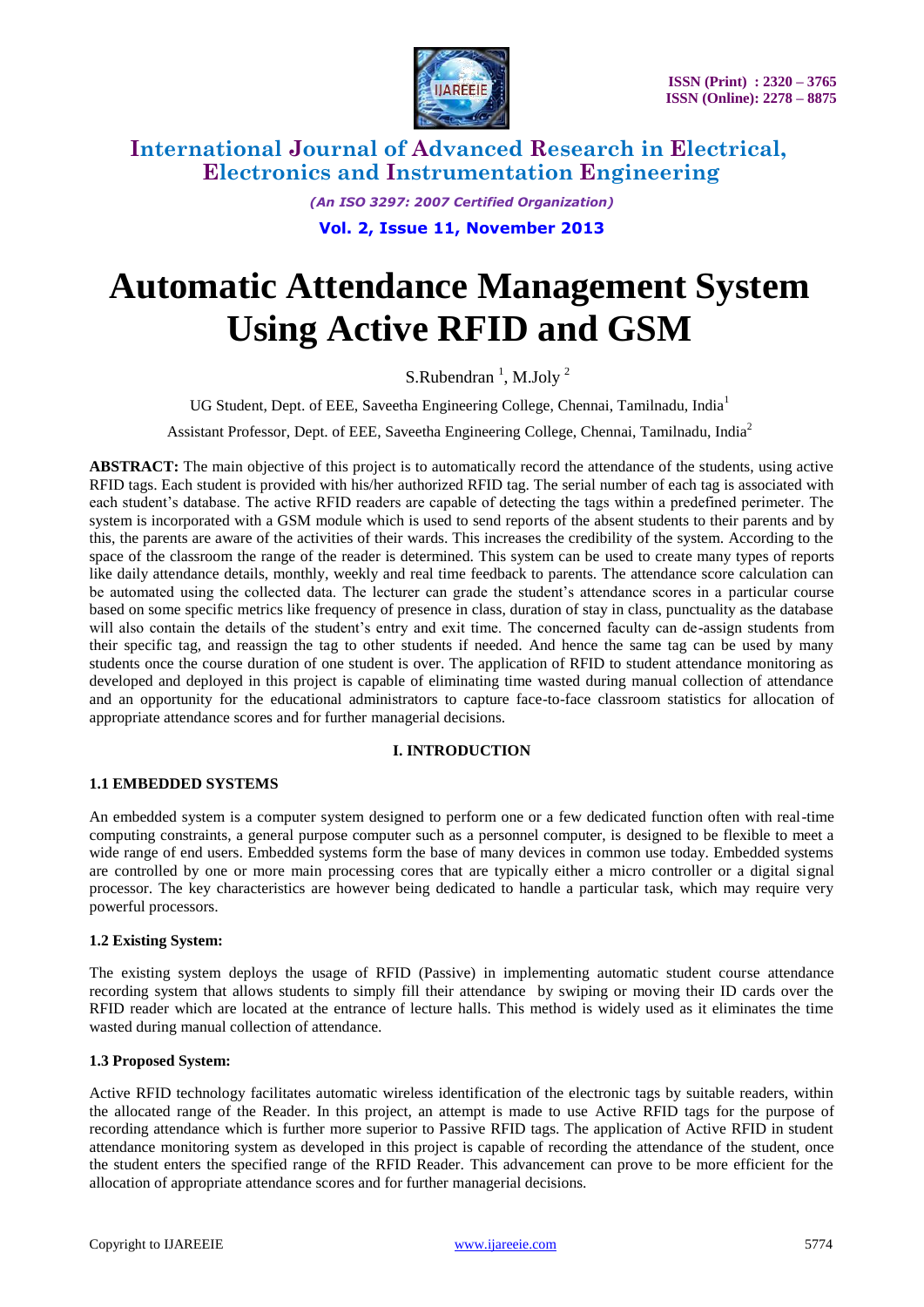

*(An ISO 3297: 2007 Certified Organization)* **Vol. 2, Issue 11, November 2013**

# **II. BLOCK DIAGRAM AND HARDWARE**

#### **2.1 INTRODUCTION**

Traditionally the attendance at an establishment is usually done in a book register. It is time consuming. It is very difficult to verify the attendance over long periods. This method is very time consuming and it is very difficult to verify the attendance recorded for a week or above. Maintaining attendance registers is space consuming. Here, chances of doing malpractice in marking attendance are high. RFID and GSM based attendance system uses RFID tags for each person. A person marks the attendance by entering in to the RFID reader range i.e. entering in to a class room and the message will be send whenever the person is present or any attendance is marked.Attendance monitoring is very simple. This System assigns a unique card for each Student. A Student will carry this card along with him and when he enters the class room, the RFID card Reader will read the unique ID data. The RFID card Reader reads down the Student details. The ID will be indicated on the LCD display and the attendance report will be sent through GSM modem to parents.The back end AMS software is interfaced with a computer and AMS hardware module. Based on the details feed in the database the attendance will be marked to the students. Each class will be allocated with a specific time as tolerance limit for the attendance registration. Students need to be present in the class room by the time or post registration is marked as late attendance. The students whose entry is missed in database for a period will be marked as absent. Based on the data, an excel sheet will be generated for the staff verification. Post class hours the staff can access and verify the attendance of the students. Staffs are granted access to modify the excel sheet. Once the verification and correction are made by the staff, by pressing the SEND SMS option in the database an SMS alert will be send to the student's parent based on their attendance that is marked for the day.



#### **2.2 BLOCK DIAGRAM**

#### **2.3 WORKING:**

Each student will hold a unique RFID tag and whenever student enters the RF receiver zone the attendance will be registered automatically. The data which has been received from the student's unique card will be stored in the receiver buffer. The data is then compared with the pre-assigned data in the database and based on that the attendance is register to the particular student.The transmitter will hold a unique address which will be transmitted by the means of radio frequency to a particular region. The 2.3GHZ transponder will continuously respond to the incoming data and will gather the data from the transmitter. The data will then be stored in the microcontroller buffer. This unique id will be displayed in the LCD screen. Then this data will be sent to the database. The database will register the attendance based on the time it was swipe. The missing registration will be marked as absent.

Once the report has been verified by the staff and the SMS command has been given, the data will be sent to the GSM module and a SMS will be sent to the loaded mobile numbers based on the status in the database, such that PRESENT/LATE/ABSENT.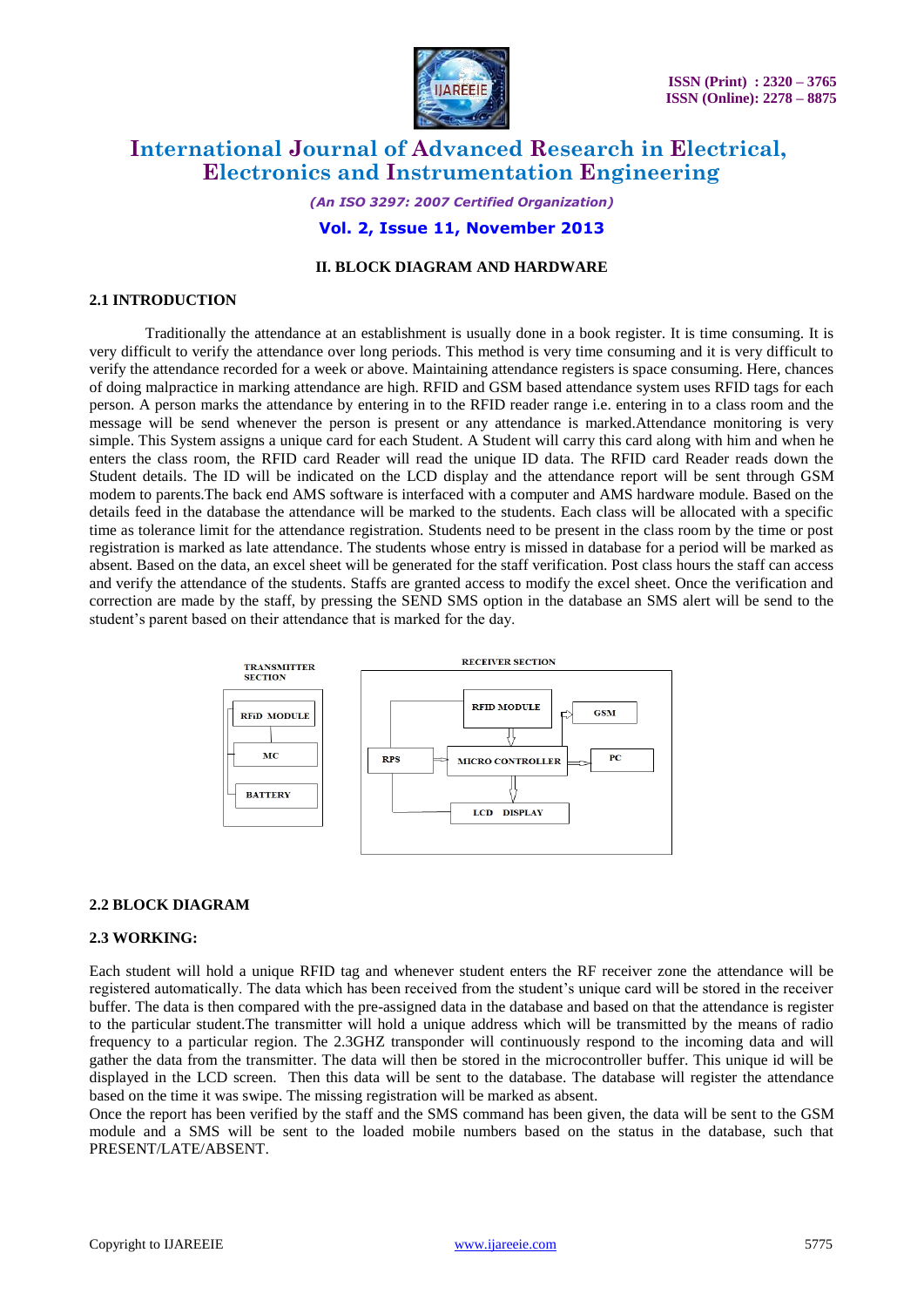

*(An ISO 3297: 2007 Certified Organization)* **Vol. 2, Issue 11, November 2013**

# **2.4 HARDWARE**

## **2.4.1 LCD MODULE**

Here we use 2 X 16 LCD modules to display the setting data and to view change in setting data. For example Following data are displayed in the LCDThe most commonly used Character based LCD are based on Hitachi's HD44780 controller or other which are compatible with HD44580.The most commonly used LCD are 1 Line, 2 Line or 4 Line LCD which have only 1 controller and support at most of 80 characters, whereas LCD supporting more than 80 characters make use of 2 HD44780 controllers. Most LCD with 1 controller has 14 Pins and LCD with 2 controller has 16 Pins (two pins are extra in both for back-light LED connections). Pin description is shown in the table below.Table.6.4. 2 X 16 LCD Display Module PIN Details. The power source for the system is supplied by 12V transformer. The Sensor, MCU, RF Transmitter and LCD display requires 5VDC. In order to step down the 12VDC to 5VDC, the 7805 chip is used. This 7805 chip acts as a regulator to maintain stable voltage.

## **2.4.2 SIM 900 – RS 232**

GSM/GPRS RS232 Modem is built with SIMCOM Make SIM900 Quad-band.GSM/GPRS engine, works on frequencies 850 MHz, 900 MHz, 1800 MHz and 1900 MHz. It is very compact in size and easy to use as plug in GSM Modem. The Modem is designed with RS232 Level converter circuitry, which allows you to directly interface PC Serial port .The baud rate can be configurable from 9600-115200 through AT command. Initially Modem is in Auto baud mode. This GSM/GPRS RS232 Modem is having internal TCP/IP stack to enable you to connect with internet via GPRS. It is suitable for SMS as well as DATA transfer application in M2M interface.The modem needs only 3 wires (Tx,Rx,GND) except Power supply to interface with microcontroller/Host PC. The built-in Low Dropout Linear voltage regulator allows you to connect wide range of unregulated power supply (4.2V -13V).Using this modem, you will be able to send & Read SMS, connect to internet via GPRS through simple AT commands.

#### **SERIAL COMMUINCATION**

- TXD: Send data to the RXD signal line of the DTE
- RXD: Receive data from the TXD signal line of the DTE

Serial port of the GSM engine supports auto bauding for the following baud rates: 1200, 2400, 4800, 9600,19200, 38400 and 57600bps. Factory setting is auto bauding enabled. This gives you the flexibility to put the GSM engine into operation no matter what baud rate your host application is configured to.

# **2.4.3 MAX 232**

The MAX232 is a dual driver/receiver that includes a capacitive voltage generator to supply TIA/EIA-232-F voltage levels from a single 5-V supply. Each receiver converts TIA/EIA-232-F inputs to 5-V TTL/CMOS levels. These receivers have a typical threshold of 1.3 V, a typical hysteresis of 0.5 V, and can accept  $\pm 30$ -V inputs. Each driver converts TTL/CMOS input levels into TIA/EIA-232-F levels.

# **2.4.4 RFM70**

RFM70 is a GFSK transceiver module operating in the world wide ISM frequency band at 2400 - 2483.5 MHz Burst mode transmission and up to 2Mbps air data rate make them suitable for applications requiring ultralow power consumption. The embedded packet processing engines enable their full operation with a very simple MCU as a radio system. Auto re-transmission and auto acknowledge give reliable link without any MCU interference. RFM70 operates in TDD mode, either as a transmitter or as a receiver. The RF channel frequency determines the center of the channel used by RFM70. The frequency is set by the RF CH register in register bank 0 according to the following formula: F0=  $2400 + RF$  CH (MHz).The resolution of the RF channel frequency is1MHz. A transmitter and a receiver must be programmed with the same RF channel frequency to be able to communicate with each other. The output power of RFM70 is set by the RF\_PWR bits in the RF\_SETUP register. Demodulation is done with embedded data slicer and bit recovery logic. The air data rate can be programmed to 1Mbps or 2Mbps by RF\_DR register.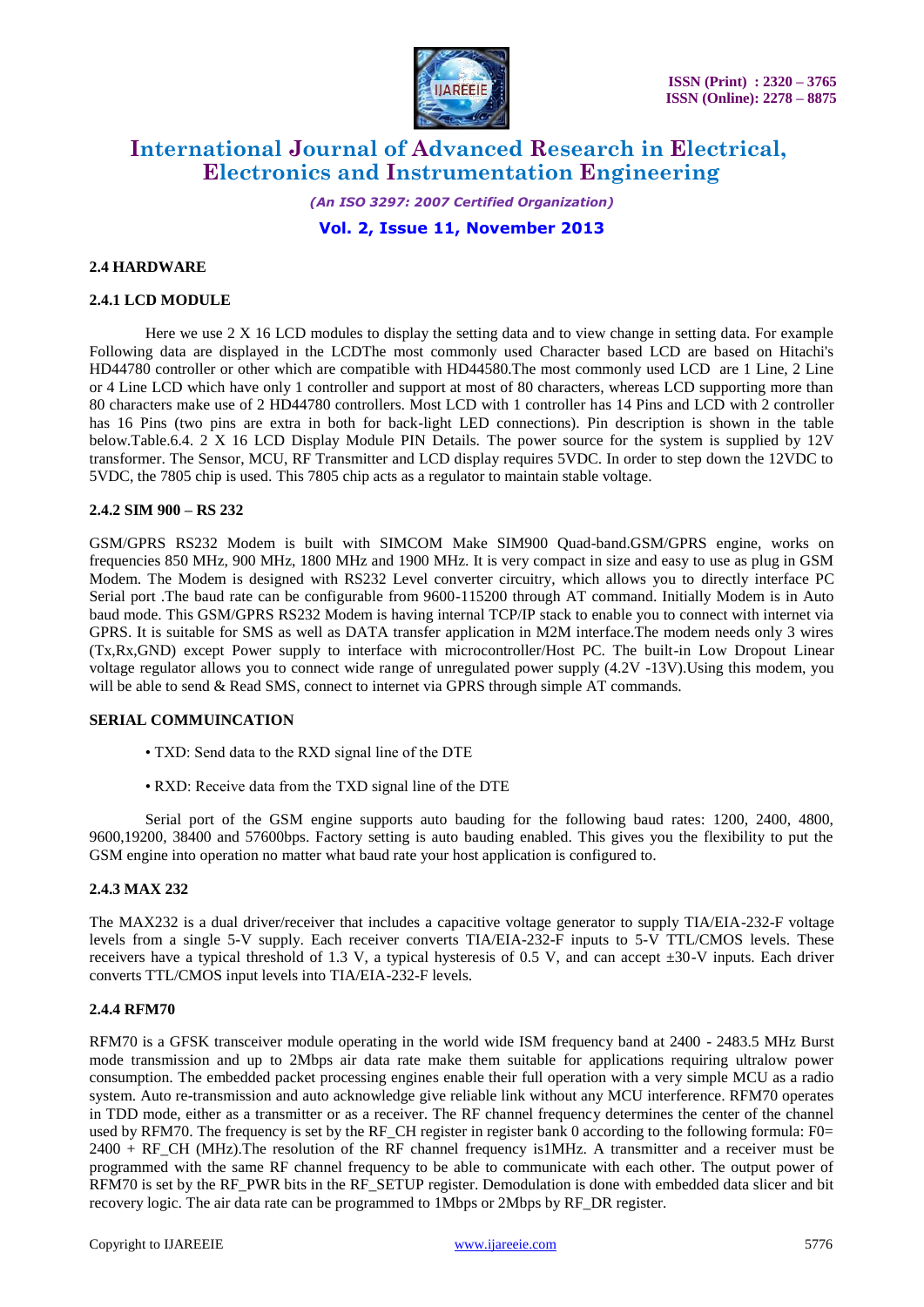

*(An ISO 3297: 2007 Certified Organization)* **Vol. 2, Issue 11, November 2013**

A transmitter and a receiver must be programmed with the same setting.

#### **2.5 SOFTWARE**

## **2.5.1 INTRODUCTION**

In the development cycle of the system, decisions were made on the parts of the system to be realized in the hardware design and the parts to be implemented in software. The software is decomposed into modules so that each module can be individually tested as a unit and debugged before the modules are integrated and tested as a software system in order to ensure that the software design meets its specification. The program was written in Microsoft Visual C# programming language for the front end. Programming in Visual C# provides the user with the ability to utilize a combination of visually arranged components or controls on a form, specifying attributes and actions of those components, and writing additional lines of code for more functionality.

## **2.5.2 Features of Visual C#:**

Visual C# allows blocking of unsafe code (like C++/CLI) via the unsafe keyword and offers support for pointers. Partial Interfaces is a unique feature of Visual c#. Iterative for-Loops can contain multiple conditionals. It can use checked and unchecked contexts for fine-grained control of overflow/underflow checking. It supports multi-line and intra-line comments. There are no global functions or variables, everything belongs to a class. It is compiled in an intermediate language (CIL) independent of the language it was developed or the target architecture and operating system. Automatic garbage collection is possible. Pointers no longer needed (but optional).Header files ".h" declaration is not needed. Definition of classes and functions can be done in any order. Declaration of functions and classes are not needed. Classes can be defined within classes. There are no global functions or variables, everything belongs to a class. All the variables are initialized to their default values before being used (this is automatic by default but can be done manually using static constructors).You can't use non-boolean variables (integers, floats...) as conditions. This is much cleaner and less error prone. Formalized concept of get-set methods, so the code becomes more legible. More clean events management (using delegates). Usually it is much more efficient than java and runs faster. CIL (Common (.NET) Intermediate Language) is a standard language, while java byte codes aren't. It has more primitive types (value types), including unsigned numeric types. Indexers let you access objects as if they were arrays. Conditional compilation is possible. Simplified multithreading is an important feature. Operator overloading is possible. It can make development a bit trickier but they are optional and sometimes very useful. Use of pointers if you really need them, as when calling unmanaged (native) libraries which doesn't run on top of the virtual machine (CLR).

# **III. DISPLAY OF REGISTRATION USING 16X2 LCD**

## **3.1 INTRODUCTION:**

A liquid-crystal display (LCD) is a flat panel display, electronic visual display or video display that uses that light modulating properties of liquid crystals. Liquid crystals do not emit light directly. LCDs are available to display images as in general-purpose computer display or fixed images which can be displayed or hidden, such as present words, digits and 7-segment display as in a digital clock. They use the same basic technology, except that arbitrary images are made up of a large number of small pixels, while other displays have larger elements. LCDs are used in a wide range of applications including computer monitors, televisions, instruments panels, aircrafts cockpit displays and signage. They are common in consumer devices such as video players, gaming devices, clocks, watches, calculators and telephones and have replaced cathode ray tube (CRT) display in most applications. They are available in a wider range of screen sizes that CRT and plasma display, and since they do not use phosphors, they do not suffer burn-in. LCDs are however susceptible to images persistence. The LCD screen is more energy efficient and can be disposed more safely that a CRT. Its low electric power consumption enables it to be used in battery powered electronic equipment. It is an electronically modulated optical device made up of any number filled liquid crystals and arrayed in front of light source (back light) or reflector to produce images in color or monochrome. Liquid crystals were first discovered in 1888. Each pixel of an LCD typically consists of a layer of molecules aligned between two transparent electrodes and two polarizing filters, the axes of transmission of which are (in most of the case) perpendicular to each other. With actual liquid crystal between the polarization filters, light passing through the first would be blocked by the second (crossed)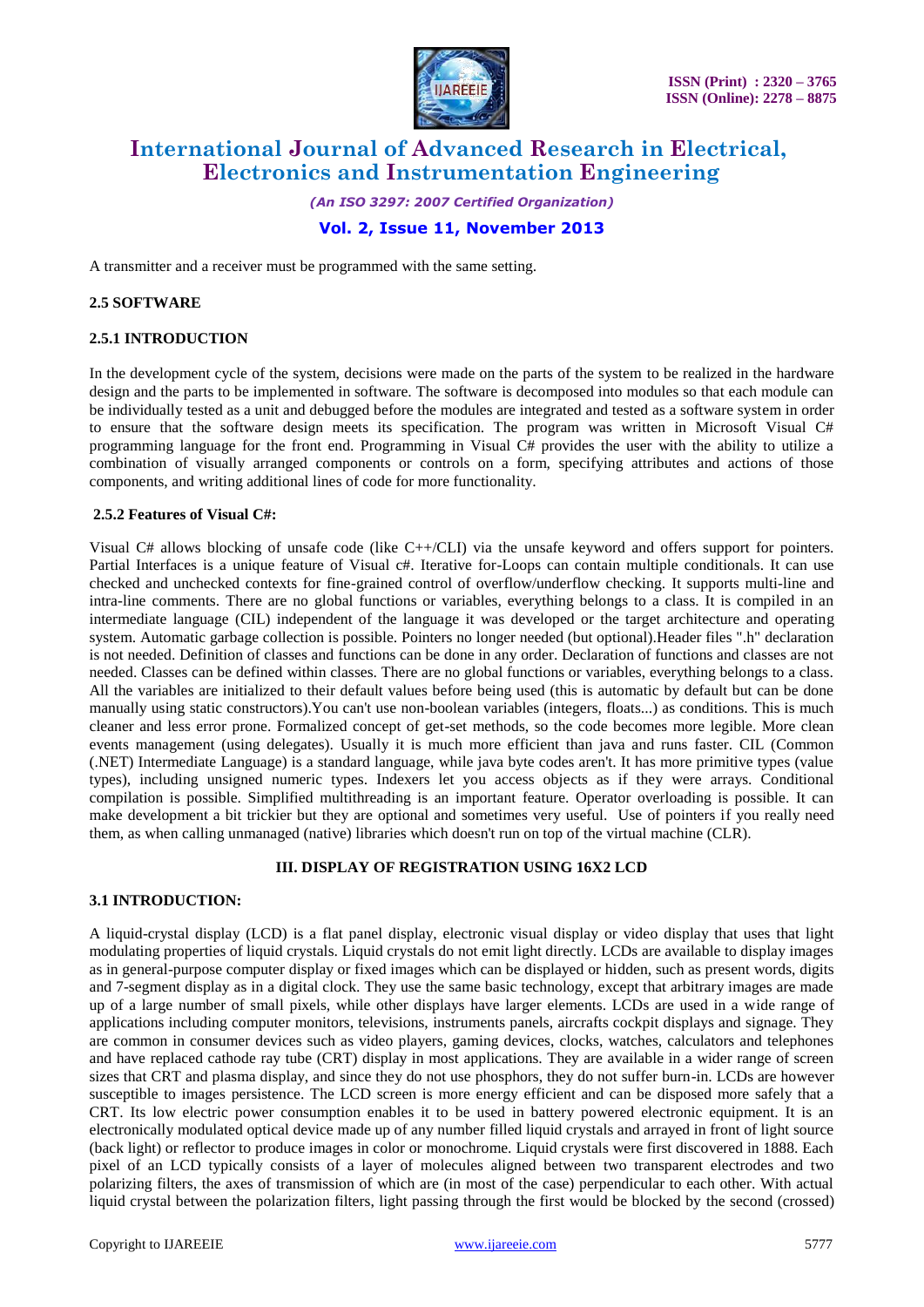

# *(An ISO 3297: 2007 Certified Organization)*

# **Vol. 2, Issue 11, November 2013**

polarized. Before an electric field in applied, the orientation of the liquid crystal molecules is determined by the alignment at the surface of electrode. In a twisted nomadic device (still the most common liquid crystal device) the surface alignment directly at the two electrodes are perpendicular to each other, and so the molecules arrange themselves in helical structure or twist. This induces the rotation of polarization of the incident light and device appears gray. If the applied voltage is large enough, the liquid crystal molecules in the centre of the layer are almost completely untwisted and the polarization of the incident light is not rotated and is out passed through the liquid crystal layer. The light is then mainly polarized perpendicular to the second filter, and is blocked and thus the pixel will appear black.

# **IV. ACTIVE RFID IN AMS**

# **4.1 INTRODUCTION:**

The emergence of electronic paradigm for learning compared to traditional method and availability of almost all information on the information superhighway (Internet), nowadays these have caused students to be less motivated to come to the lecture rooms than ever before. Laziness on the part of students, nonchalance to school work, extra social activities that have no importance in aiding the objectives of the institution and a lot more, may prevent students from attending lectures. Sequel to these, lecturers and administrators in most developing countries have had to come up with ways to ensure a healthy participation from students, and make sure that the student-lecturer interactive relationship is kept intact. This in some cases have come in simple forms like roll calls, while in more interesting cases, can be formats like surprise quizzes, extra credit in class, etc. These strategies are however time consuming, stressful and laborious because the valuable lecture time that could otherwise been used for lectures is dedicated to student attendance taking and sometimes not accurate. In addition to all these challenges, the attendances are recorded manually by the tutor and therefore are prone to personal errors. There arises a need fora more efficient and effective method of solving this problem. A technology that can solve this problem and even do more is the RFID technology. RFID is an automated identification and data collection technology, that ensures more accurate and timely data entry. RFID is not actually a new technology; it only quickly gained more attention recently because of its current low cost and advances in other computing fields that open up more application areas. RFID combines radio frequency and microchip technologies to create a smart system that can be used to identify, monitor, secure and do object inventory. At their simplest, RFID systems use tiny chips called tags that contain and transmit some piece of identifying information to an RFID reader, a device that in turn can interface with computers . The ability of RFID systems to deliver precise and accurate data about tagged items will improve efficiency and bring other benefits to business community and consumers alike in the not distant future. In this paper, we present an intelligent RFID based lecture attendance management system. The application of RFID Technology to student course attendance monitoring problem especially in developing countries in our proposition will lead to elimination or reduction of the quality time wasted during manual collection of attendance. We have created student database management system that is not prone to errors or capable of being manipulated by anyone and above all aids in better management of classroom statistics for allocation of attendance. In RFID systems, an item is tagged with a tiny silicon chip plus an antenna collectively called a tag.

#### **V. AMS DATABASE**

# **5.1 INTRODUCTION:**

The AMS Database is developed with Visual C# at the back end. It is designed to create a detailed directory containing the details of the students, by the concerned staff member. The database can be manually manipulated by the staff member, which makes the system very dynamic. The port settings and baud rate settings are also changeable which makes the data transfer between the reader and the database and also the database and GSM modem respectively, very fast with all the data intact.

# **5.2 BASIC STRUCTURE:**

The three basic functional units of attendance management system as shown in the opening window of the AMS database are listed below. The port setting which determines the intermediary between the computer system and the RFID Reader is also selected in the opening window.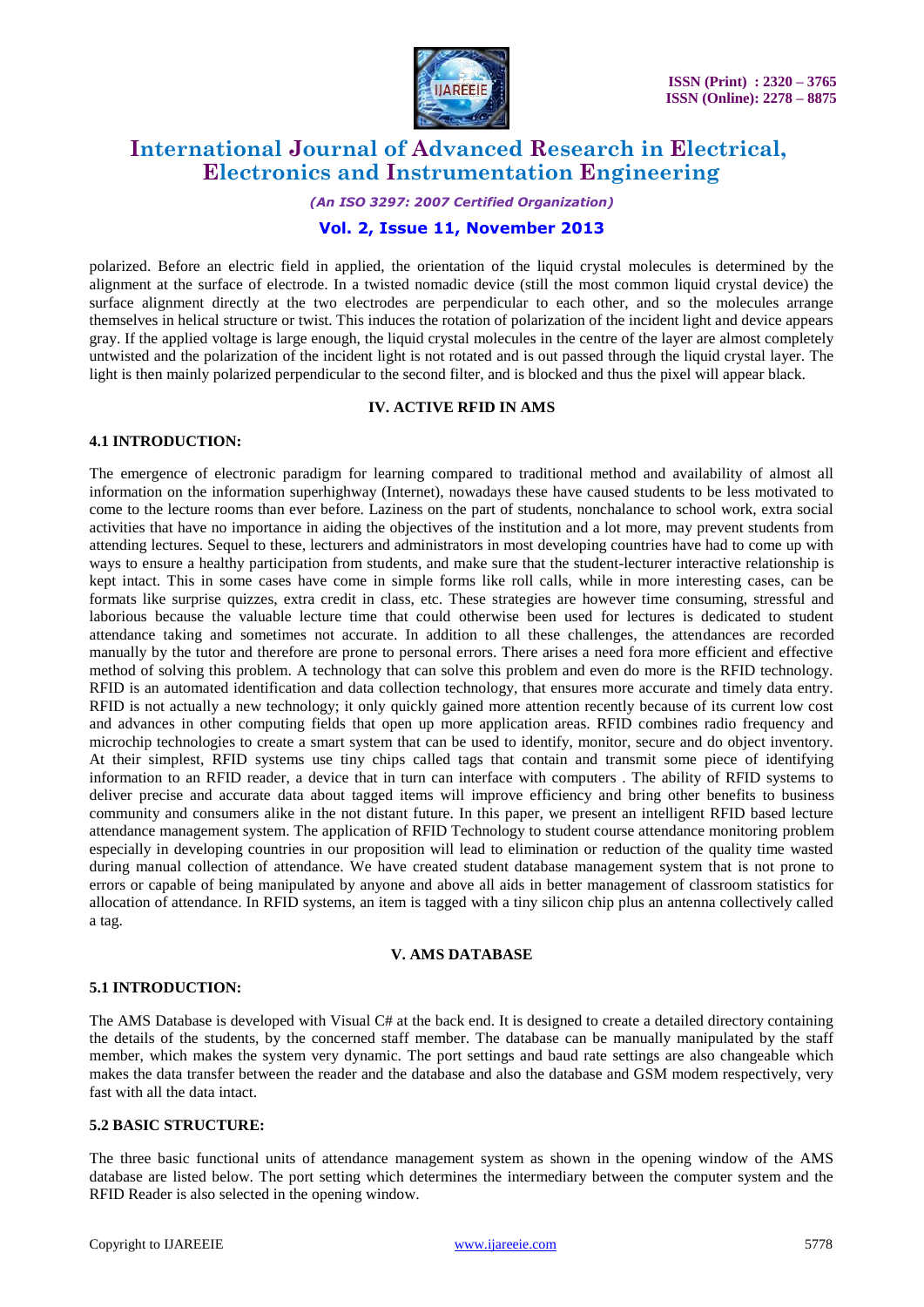

*(An ISO 3297: 2007 Certified Organization)* **Vol. 2, Issue 11, November 2013**

- Students database
- Attendance maintenance
- **Existing result**

# **5.3 STUDENT DATABASE:**

The student database consists of information about each student. The serial number of each tag is related to one particular student in the database. The database has the contact information of each student which facilitates the corresponding of details about the presence and absence of the student every day. The details of the parent or guardian of the student are specified in the database. The student names are arranged in the database in alphabetical order and are assigned with unique roll numbers. The concerned faculty can de-assign students from their specific tag, and reassign the tag to other students if needed using the option RESET. And hence the same tag can be used by many students once the course duration of one student is over. Once new information has been entered and saved using the option SAVE, it is listed below along with the other entries. After the necessary changes have been made in the database CLOSE option is used for exiting from the database window.

# **5.4 ATTENDANCE MAINTENANCE:**

The attendance maintenance of the system is manually verified by the concerned staff member. The swipe in time limit can be manually preset by the staff member. Varying the time limit every day is possible, which makes the system dynamic. The option SEND ABSENTISM ALERT is used for reporting the absence of the student to the parent by sending an SMS. This option is usually used after verifying the attendance score of the students that is generated each day. The Baud rate setting is used for choosing appropriate range of the bits of the RFID code to be transferred per second to the reader.

# **5.5 EXISTING RESULT:**

The Existing Result option is used to generate the attendance score of the students each day, in the form of a Excel sheet. The date for each day is set in the page after which the GENERATE option is chosen. An Excel sheet consisting of the student details, the attendance status of the student and the condition of the card is generated for each day. This sheet is verified by the concerned staff member before sending the absent alert.

# **5.6 EXCEL REPORT LOG:**

|                                          | AMS > AMS-updated                                       |                  |                     |                 |
|------------------------------------------|---------------------------------------------------------|------------------|---------------------|-----------------|
| $\sqrt{x}$ Open $\sqrt{x}$<br>Organize v | Print<br>Share with $\blacktriangledown$<br><b>Burn</b> | New folder       |                     |                 |
| Favorites                                | ×<br>Name                                               | Date modified    | Type                | <b>Size</b>     |
| Desktop                                  | [3] 20032014_Abs.csv                                    | 25-03-2014 00:17 | Microsoft Office Ex | $1$ KB          |
| Ъń.<br>Downloads                         | 图 24032014.csv                                          | 24-03-2014 15:44 | Microsoft Office Ex | 1 <sub>KB</sub> |
| 93<br><b>Recent Places</b>               | <b>D</b> AMS.exe                                        | 24-02-2013 16:00 | Application         | 324 KB          |
|                                          | AMS.pdb                                                 | 24-02-2013 16:00 | <b>PDB File</b>     | 70 KB           |
| 后<br>Libraries                           | <b>E</b> AMS.vshost.exe                                 | 23-09-2005 06:56 | Application         | 6 KB            |
| R<br><b>Documents</b>                    | portsettings.ini                                        | 24-03-2014 22:06 | Configuration setti | 1 <sub>KB</sub> |
| Music                                    | Students.ini                                            | 24-03-2014 14:18 | Configuration setti | 1 <sub>KB</sub> |
| <b>Pictures</b>                          |                                                         |                  |                     |                 |
| Ħ<br>Videos                              |                                                         |                  |                     |                 |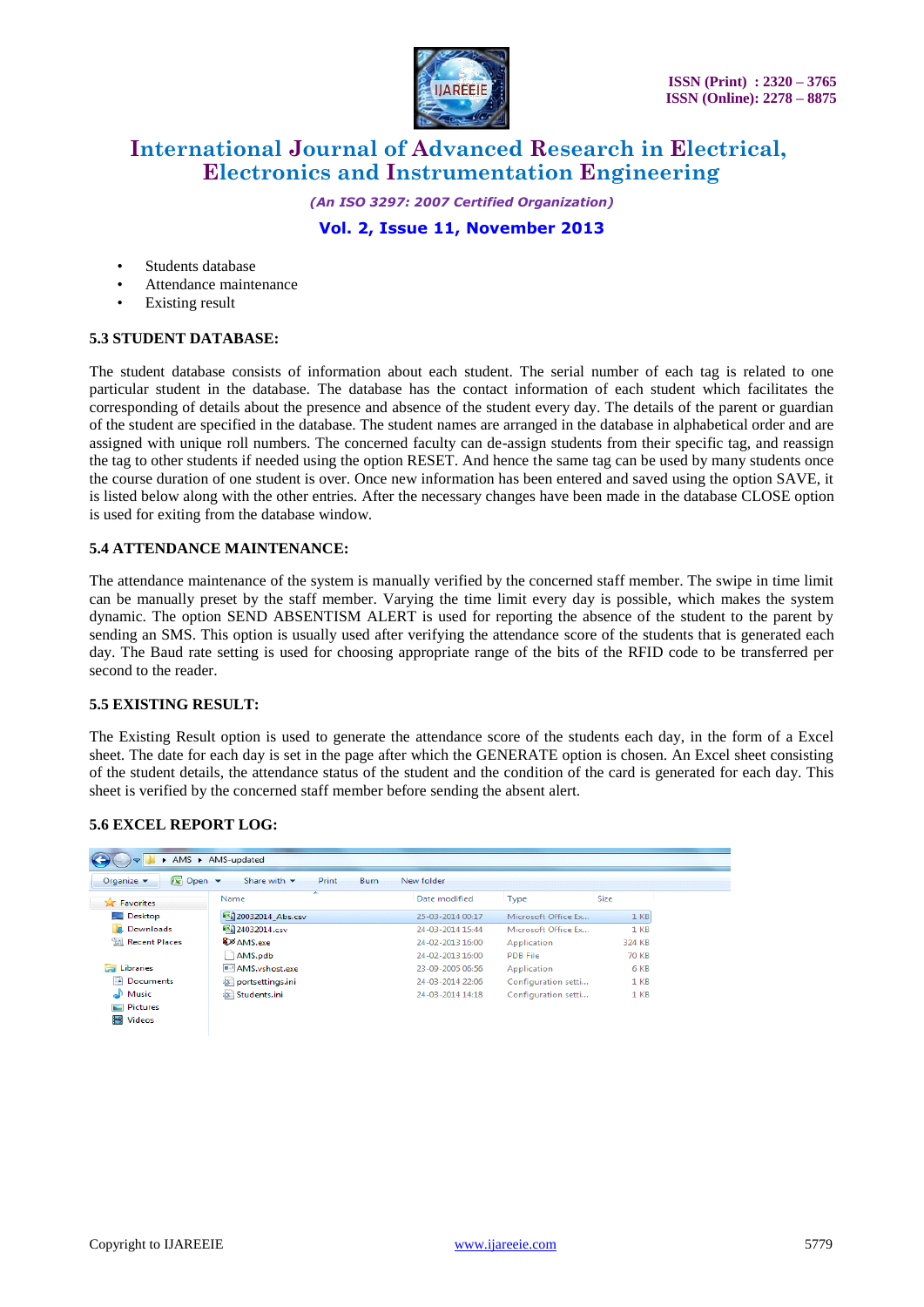

*(An ISO 3297: 2007 Certified Organization)*

# **Vol. 2, Issue 11, November 2013**

# **FIRST HOUR ATTENDANCE LOG**

| L!m                                                                                | <b>ATT</b><br>ایرا                | 8754               | $=$                                       |                                                                                                                                                                                                               |                       |              |                         |                                        | 20032014 Abs.csv |
|------------------------------------------------------------------------------------|-----------------------------------|--------------------|-------------------------------------------|---------------------------------------------------------------------------------------------------------------------------------------------------------------------------------------------------------------|-----------------------|--------------|-------------------------|----------------------------------------|------------------|
| Home<br>Page Lavout<br>Formulas<br>Data<br>View<br>Insert<br>Review                |                                   |                    |                                           |                                                                                                                                                                                                               |                       |              |                         |                                        |                  |
| والأشكس<br>& Cut<br><b>En Copy</b><br>Paste<br>Format Painter<br>TSI.<br>Clipboard |                                   |                    | Calibri<br>$\overline{I}$<br>$\mathbf{B}$ | $= -$<br><b>T</b> Wrap Text<br>$A^A$<br>$\mathcal{D}_{\mathcal{P}}$<br>÷<br>11<br>÷<br>中国<br>都 年<br>Merge & Center *<br>▄<br>$\mathbf{u}$<br>$\rightsquigarrow$<br>$\mathbf{A}$ -<br>TS.<br>Alianment<br>Font |                       |              | TS.                     | General<br>粤<br>$\frac{9}{6}$<br>Numbe |                  |
|                                                                                    | $f_x$<br><b>RFIDNO</b><br>A1<br>↽ |                    |                                           |                                                                                                                                                                                                               |                       |              |                         |                                        |                  |
|                                                                                    | $\triangleright$                  | в                  | $\mathsf{C}$                              | D                                                                                                                                                                                                             | Е                     | E            | G                       | H                                      |                  |
| $\mathbf{I}$                                                                       | <b>REIDNO</b>                     | <b>ROLLID NAME</b> |                                           | <b>CONTACTPERSON</b>                                                                                                                                                                                          | <b>MOBILE</b>         | <b>SWIPF</b> | <b>CONDITION STATUS</b> |                                        |                  |
| $\overline{2}$                                                                     | 16305931                          |                    | 1 Rubendran                               | Mahalakshmi                                                                                                                                                                                                   | 9962341340 05:00:26 Y |              |                         | ı                                      |                  |
| в                                                                                  | 16312812                          |                    | 2 HariKumar                               | Mahalakshmi                                                                                                                                                                                                   | 9677031798 05:01:59 A |              |                         | $\mathbf{1}$                           |                  |
| $\overline{a}$                                                                     | 15311721                          |                    | 3 Jeraphin                                | Mahalakshmi                                                                                                                                                                                                   | 9884578184 05:01:59 A |              |                         | 1                                      |                  |
| 5                                                                                  | 16305527                          |                    | 4 Dhershana                               | Mahalakshmi                                                                                                                                                                                                   | 9003290736 05:01:59 A |              |                         | 1                                      |                  |
| 6                                                                                  | 16323376                          |                    |                                           |                                                                                                                                                                                                               |                       |              |                         |                                        |                  |
|                                                                                    | 16305421                          |                    |                                           |                                                                                                                                                                                                               |                       |              |                         |                                        |                  |

# **SECOND HOUR ATTENDANCE LOG**

| J7<br>▼ |               |                    |                  | $f_x$                       |                       |              |                         |   |
|---------|---------------|--------------------|------------------|-----------------------------|-----------------------|--------------|-------------------------|---|
|         | А             | в                  |                  |                             |                       |              | G                       | н |
|         | <b>RFIDNO</b> | <b>ROLLID NAME</b> |                  | <b>CONTACTPERSON MOBILE</b> |                       | <b>SWIPE</b> | <b>CONDITION STATUS</b> |   |
|         | 16305931      |                    | 1 Rubendran Joly |                             | 9962341340 06:01:02 Y |              |                         |   |
| 3       | 16312812      |                    | 2 HariKumar Joly |                             | 9677031798 06:01:06 Y |              |                         |   |
| 4       | 15311721      |                    | 3 Jeraphin       | Joly                        | 9884578184 06:01:09 A |              |                         |   |
| 5       | 16305527      |                    | 4 Dhershana Joly |                             | 9003290736 06:01:09 A |              |                         |   |
| 6       | 16323376      |                    |                  |                             |                       |              |                         |   |

# **VI. IMPLEMENTATION**

The Attendance Management System uses Active RFID and GSM. The transceiver used for the transmission of data from the Active RFID tag to the Reader in the AMS is RFM70 module. The details of the students are entered in the Student Database by the concerned staff. Each student is assigned with a particular RFID number. The data was transmitted at a frequency of 2.3GHZ from the transmitter present in the student's tag. The data that is transmitted from the tag was detected by receiver module present in the reader when the student entered the range of the reader. When the student enters the specified range with the tag, the program checks whether the tag is valid or not. If the tag is valid, the reader recorded attendance automatically by sensing the student's presence in the classroom. After the student entered the range of the Reader fixed in the classroom, the RFID serial number of his card was transmitted from his tag and received by the Reader. The transmission of the data between the tag and the reader happens at the same frequency of 2.3 GHz. Then the data was received from the tag, an acknowledgement was shown in the reader. And then a notification about the registered attendance was sent to the parent of the ward immediately after the registration of the attendance. The attendance could be recorded until the specified time limit, after which the attendance is customarily invalid due to late entry. Based on the data recorded, a document is generated. This document can be accessed by the concerned staff member and required changes can be performed. The attendance score of the students for each day was generated in the form of an Excel sheet from the Existing result window. The baud rate at which data should be transmitted from the database to the GSM modem was set by the staff in advance. Once the document was verified by the staff member, the absence report was sent to the parents in the form of SMS, by using the Send Absence Alert option. The report of the student's attendance status for the day was immediately received by the parent or guardian of the student whose contact information was already loaded in the database, in the form of an SMS. The whole process of student's attendance score recording, management and reporting was carried out swiftly and efficiently.